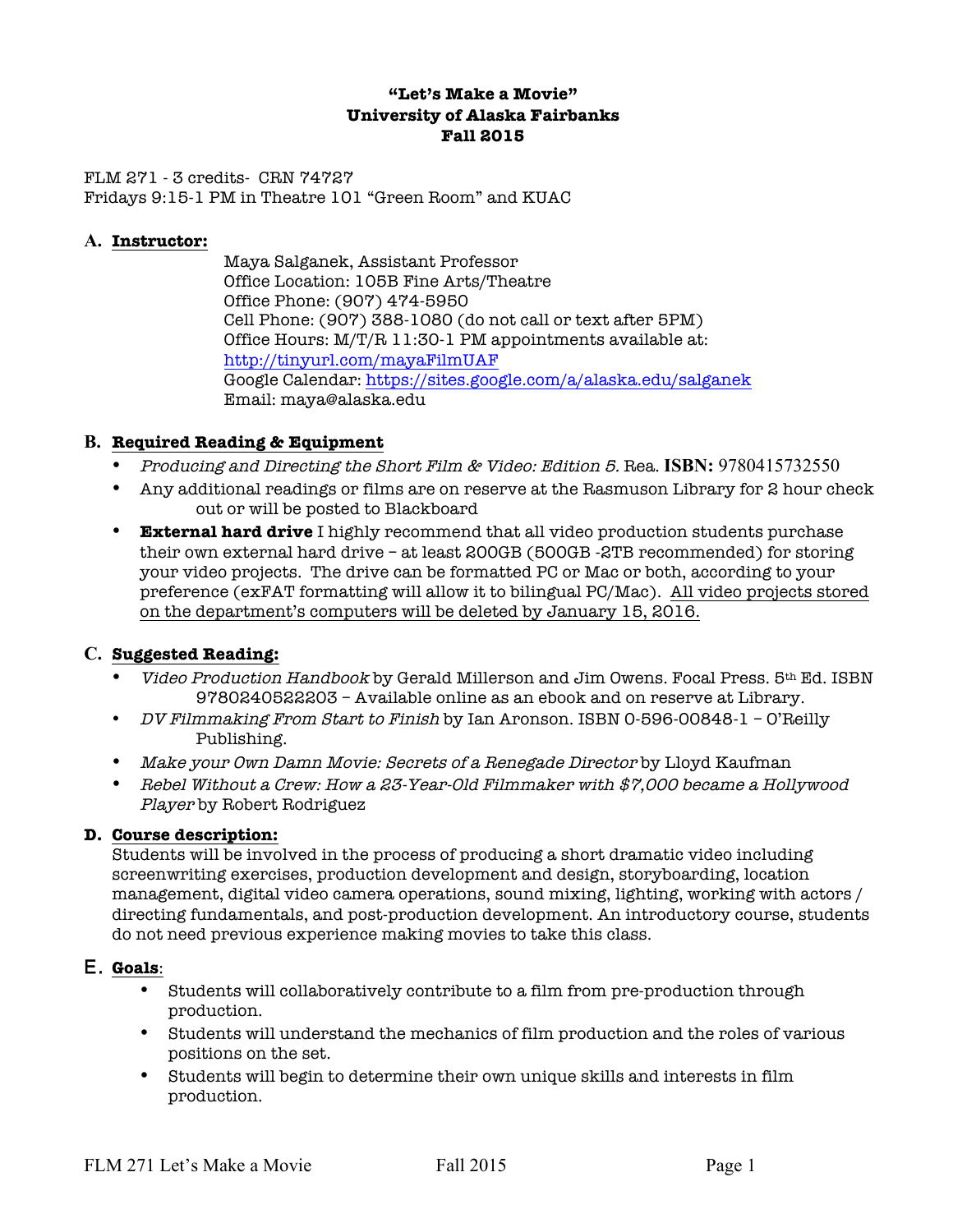# **F. Student Learning Outcomes**:

- Each student will participate in pre-production of film.
- Each Student will participate in production design, cinematography, and lighting design of cinematic elements.
- Each student will participate in developing directorial choices for the film.
- Each student will work in various departments in producing the film (including grip/ electric, production, art, camera, and directing).
- Each student will have a clear understanding of the requirements necessary to produce a film.

### **G. Instructional methods**:

The class will meet weekly for lecture/ "hands-on" demonstration of various techniques described above. The class as a team will participate in the production of a final film, following the expectations of working for a film production studio. Transportation to additional locations may be necessary for film production. Much of the course material is available online via Blackboard.

### **H. Course policies:**

#### **1. Attendance:**

Attendance is mandatory. Students are eligible to earn attendance points per class worth 10% of final grade.

ARRIVE ON TIME = 4 pts

 $ARRIVE \leq 5$  minutes late = 2 pts.

 $ARRIVE \geq 6$  minutes late = 1 pt.

Class participation and preparation is essential for this course. Your classmates are counting on you!

Should missing class be inevitable, please be courteous and email myself and the classmates who are depending on you.

### 2. **Blackboard/Assignments:**

- All students should access **Blackboard** at http://www.classes.uaf.edu.
	- I do monitor who has accessed it when, so get online.
		- § The **"Course Documents**" folder includes a copy of this syllabus, research materials, software, a link to schedule editing time, and instructional videos.
		- § **Assignments** are posted in the **Assignments folder**, and organized by Week. You are responsible for all the assignments listed there. This syllabus is just an outline for class assignments and developments.
		- § **Course Information** includes my complete calendar so you can be proactive and make an appointment as needed.

### **3. Cell Phones:**

Cell Phones are helpful tools in film production, but should your cell phone ring during a shoot you will be asked to leave for the day and will receive zero points. If it happened on a working set, you would be fired!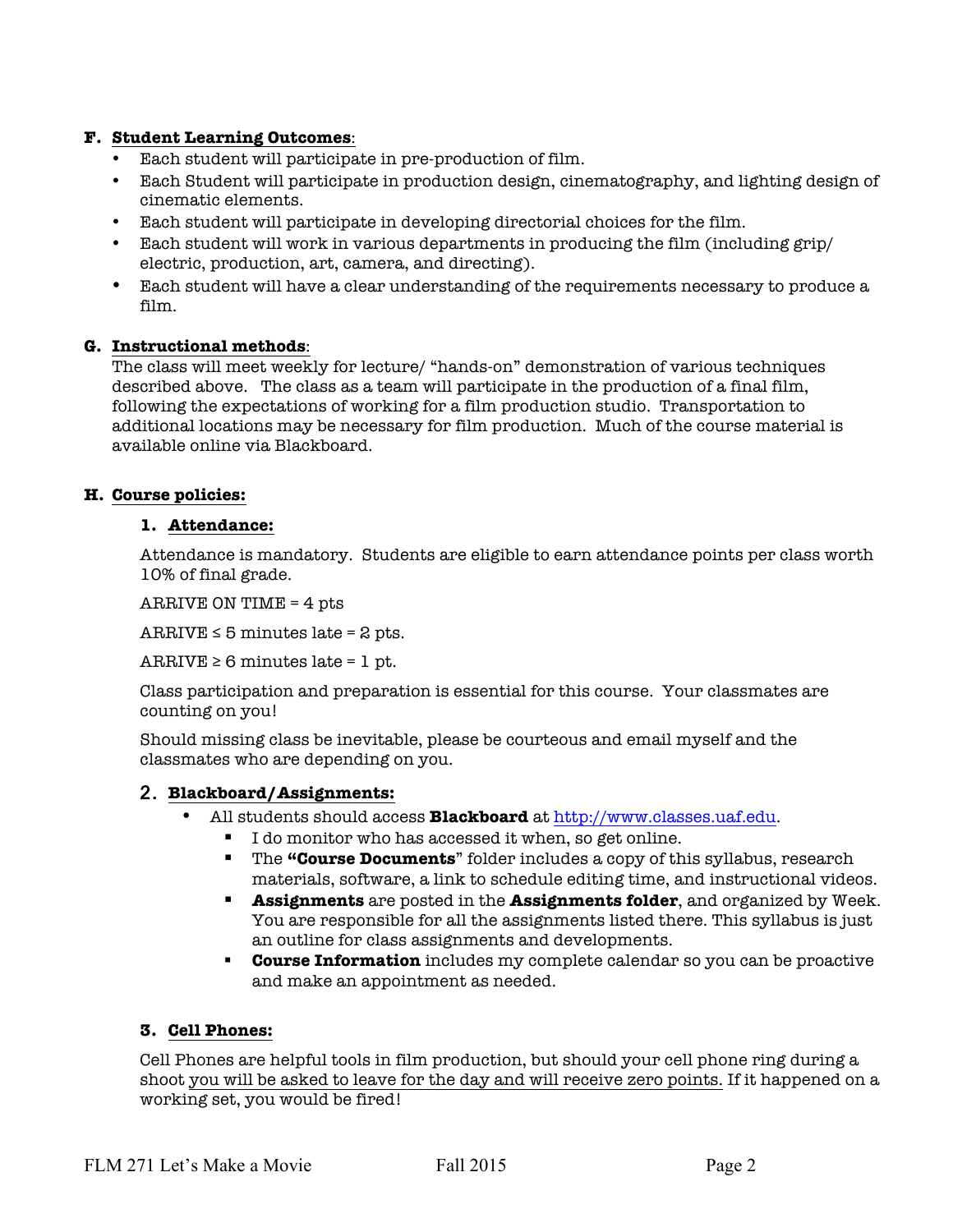# **4. Production Communication**

Students in the class will need to decide on a main method of communication for production information. Facebook has been a popular choice. Blackboard, email, twitter, and UAF groups are other options. Once the class decides the format, all communications must be made utilizing this medium. Should a student have any problems with that, it should be addressed immediately with myself as faculty member.

# **5. Equipment:**

Each student crew is responsible for checking out and returning equipment (video cameras, tripods, microphones, etc.). As instructor, I reserve the right to remove you from any group or restrict you from working with any equipment should there be abuse, misuse, or damage done. You will be billed for any equipment damaged.

Film majors in good standing have access to check out equipment from the equipment checkout located in Bunnell 101A (Journalism department). Checkout hours TBD. You can look at available equipment at http://lend-items.com . Login with your Facebook account.

# **6. Editing Labs:**

The Alaska Media Center computer lab (Music 305) has 20 imacs or MacPros loaded with Final Cut Pro 7 (Studio 3), AVID MC 6, Adobe Creative Cloud for you to use. The labs also feature Celtx screenwriting software, and FrameForge Previz software for storyboarding and animatics. **You will need your polar express card to access the lab.** Each entrance to the Lab is recorded, so should there be a problem we know who was in the lab when. Please sign-in and out when you use the computers (so I know how often you were really there editing).

### **7. Production Teams:**

Each student will be part of a production team, which will rotate responsibilities on the set from week to week. I recommend that teams work together to share information and experience. Each team will evaluate one another's participation on a weekly basis as part of the evaluation process. Expressed interests and abilities in class will determine teams. Should you have any issues with members of your team, please see me immediately. Do not wait with issues until the end of the class.

Production Teams:

- Production
- Directing
- Camera
- Art
- Grip/Electric
- Sound
- Editing/ Post-Production

### **8. Set-up:**

On Production days, all equipment must be set-up on location **by the time class starts (9:15 AM)** or you will be considered late. Production days will be determined ahead of time and production teams should ensure that all equipment and set up needs are covered,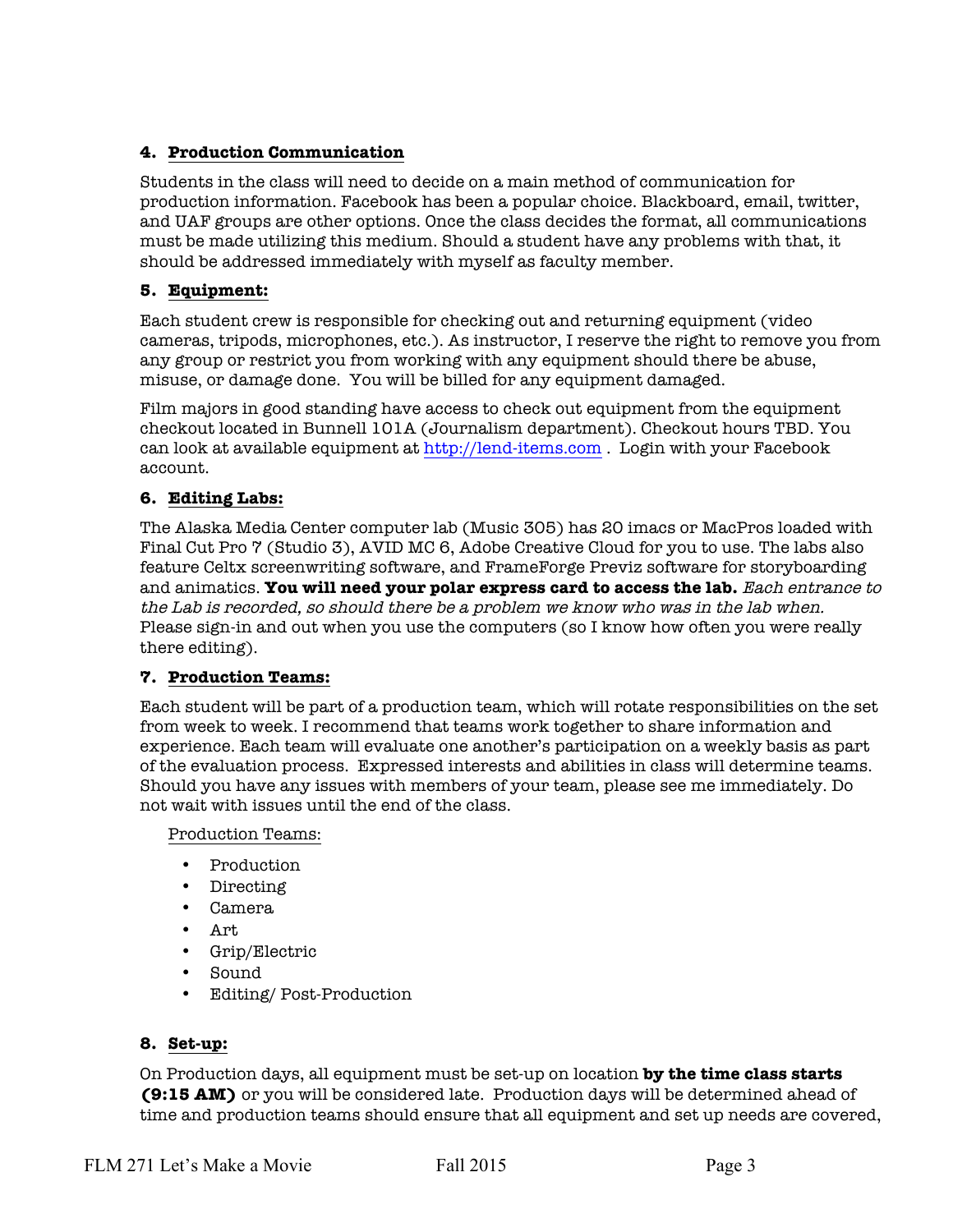particularly with a location shoot. There are often days and additional hours needed for students to work on the film. It is expected that you will make every effort to attend as many shoot days as possible.

#### **I. Evaluation:**

| Class Attendance:                | 20% |
|----------------------------------|-----|
| Team Participation:              | 20% |
| Written/Production Assignments:  | 10% |
| Attendance of Set Safety Course  | 10% |
| Artistic Contribution:           | 15% |
| Professionalism and Attitude:    | 15% |
| Final Production notebook/Paper: | 10% |

As this course is a collaborative production, all students are held accountable for contributing to the whole of the film. Primary to this is your **presence on set.** This course aims to mirror a professional working environment while simultaneously preparing you for the expectations on a live film set. A positive, collaborative, and professional attitude is requisite. This includes being able to work through problems, ask for assistance, provide assistance when asked, anticipate production needs and problems, maintain a vigilant awareness of set safety, and contribute creatively to the cinematic endeavor. While I will be evaluating each student's contributions on a weekly basis, YOU as students will also provide evaluations of yourselves and one another at the end of the course. You are working for each other as much as you are for me. Treat one another with respect, encourage each other's growth, and share your enthusiasm and ideas.

The **Writing Center** (http://www.alaska.edu/english/studentresources/writing/) is available for students to develop their writing skills. Please visit or contact them for assistance, Gruening 801 or 474-5314. For assistance with video production, please consult me, or your production team members.

#### **All work will be evaluated using a +/- grading system as follows\*:**

| $A+ = 100-97\%$     | $A = 93-96%$    | $A = 90 - 92\%$ |
|---------------------|-----------------|-----------------|
| $B+ = 87-89%$       | $B = 83 - 86%$  | $B - 80 - 82\%$ |
| $C_{+} = 77 - 79\%$ | $C = 73 - 76\%$ | $C - 70 - 72\%$ |
| $D+ = 67 - 79\%$    | $D = 63 - 66\%$ | $D = 60 - 62\%$ |
| $F = 59 - 0\%$      |                 |                 |

\*NOTE: Film majors are required to achieve a "C-" grade or higher in order to use this course towards graduation.

| $C+ (2.3)$  | "C" (including $C$ + and $C$ -) indicates a satisfactory level of acquired                                                    |
|-------------|-------------------------------------------------------------------------------------------------------------------------------|
| C(2.0)      | knowledge and performance in completion of course requirements.                                                               |
| $C - (1.7)$ | $C-(1.7)$ is the minimum acceptable grade that undergraduate<br>students may receive for courses to count toward the major or |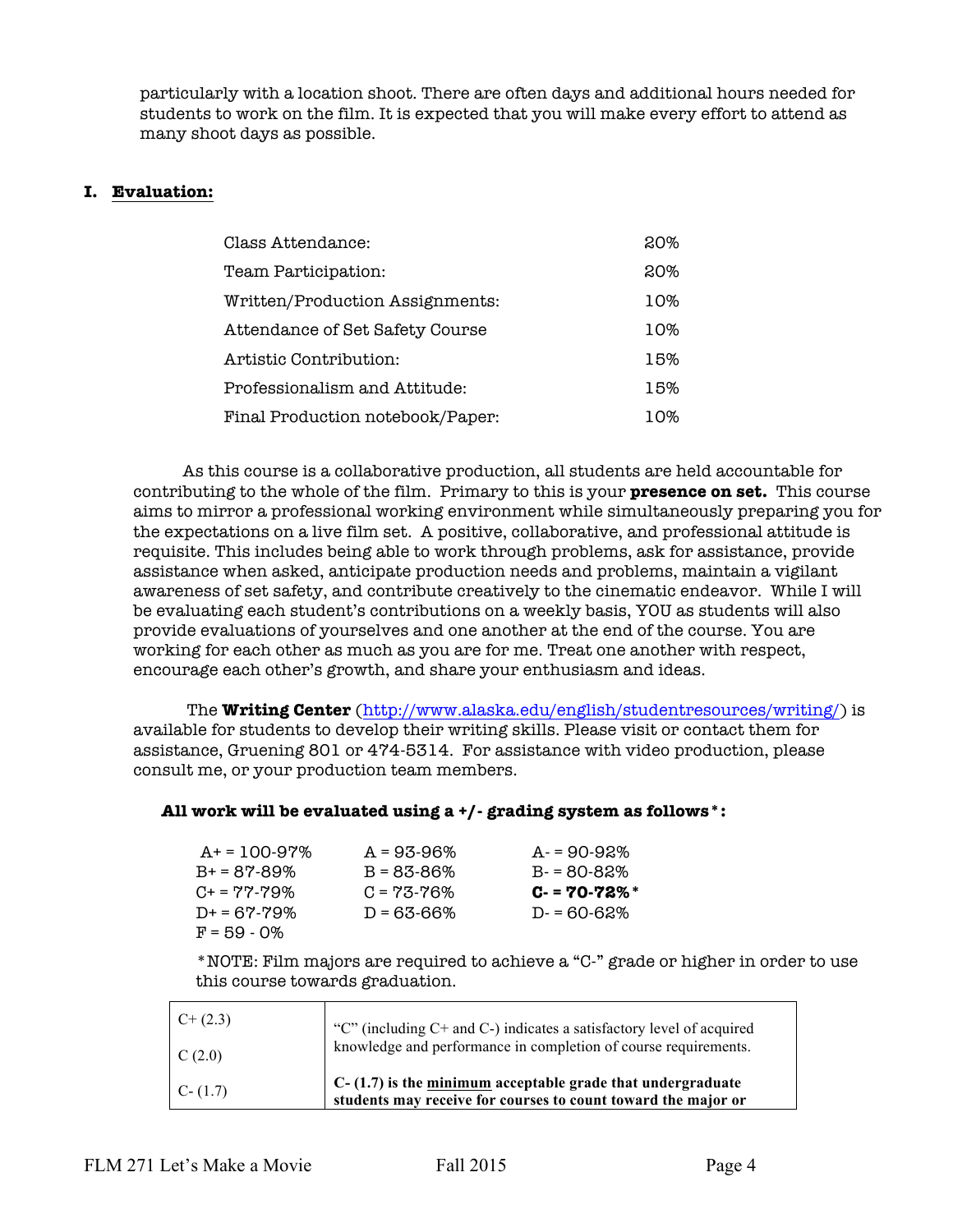|                                 | minor degree requirements, or as a prerequisite for another course.<br>A minimum grade of $C(2.0)$ , however, MAY be required by specific<br>programs for prerequisite and / or major / minor courses. Please<br>consult specific program listings in the UAF Catalog.<br>$C-(1.7)$ is the minimum acceptable grade required for all Core $(X)$<br>Courses. |
|---------------------------------|-------------------------------------------------------------------------------------------------------------------------------------------------------------------------------------------------------------------------------------------------------------------------------------------------------------------------------------------------------------|
| $D+(1.3)$<br>D(1.0)<br>$D-(.7)$ | "D" (including D+ and D-) indicates a minimal level of acquired<br>knowledge and minimal performance in completion of course<br>requirements. This grade does not satisfy requirements for courses in<br>the major, minor, Core, or graduate programs.                                                                                                      |

### **Disability Services:**

The Office of Disability Services implements the Americans with Disabilities Act (ADA), and insures that UAF students have equal access to the campus and course materials. Should you, for any reason, need additional assistance in meeting the demands of this course, please contact the Office of Disabilities Services (203 WHIT, (907)474-5655). I aim to provide reasonable accommodation to all students with disabilities. Should you need special accommodations or provisions please meet with me after class, during office hours, or call me to discuss your needs as soon as possible.

**Course calendar:** Tentative schedule. Readings should be completed by the date assigned. All assignments should be reviewed on blackboard. Be sure to check the class calendar for updates via blackboard/social media.

| Week        | Friday                                                                 |
|-------------|------------------------------------------------------------------------|
| Week 1      |                                                                        |
| 9/4         | Overview of syllabus. Intro to production positions & teams - Overview |
| WELCOME/    | of Departments/Equipment/Labs/KUAC/Schedules/Communications.           |
| FILMMAKING  | Norwegian film competition. Cost of Education/ Film UAF Prezi          |
| 101         |                                                                        |
|             | <b>READ for FRIDAY</b>                                                 |
|             | 1) Producing/Directing Short Film & Video (PDSF&V)                     |
|             | pp xv-102 as Review of Previz                                          |
|             | $pp 103 - 117 - Crew$                                                  |
|             | <b>Assignment</b> : Who are you on a film crew? Resumé/Interview       |
|             |                                                                        |
| Week 2      | <b>PITCH FEST - Pitch your best idea for the class -</b>               |
| 9/11        | Screenplays, storyboards & Preproduction                               |
| PRODUCTION, | <b>Assignment DUE</b> : Who are you on a film crew? Resumé/Interview & |
| DIRECTING,  | Pitches                                                                |
| ART Depts.  | <b>Have Read:</b> Screenplay pitches &                                 |
|             | (PDSF&V)                                                               |
|             | pp xv-102 as Review of Previz                                          |
|             | $pp 103 - 117 - Crew$                                                  |
|             |                                                                        |
|             |                                                                        |
|             |                                                                        |
|             |                                                                        |